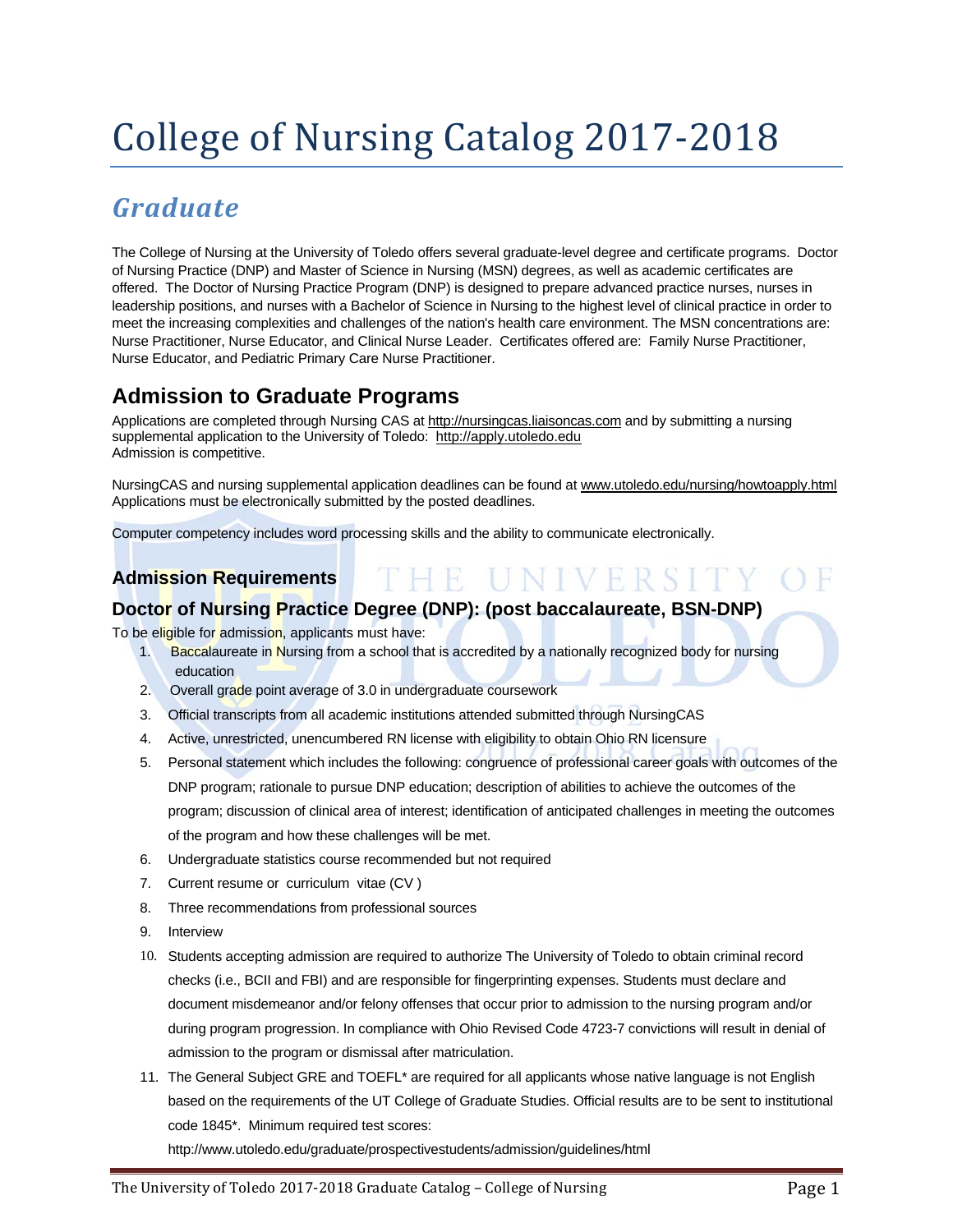# **Doctor of Nursing Practice Degree (DNP): (post masters)**

To be eligible for admission, applicants must have:

- 1. MSN/MS (Nursing) in nursing from a school that is accredited by a nationally recognized body for nursing education.
- 2. Overall grade point average of 3.0 in graduate coursework..
- 3. Official transcripts from all academic institutions attended submitted through NursingCAS
- 4. Active, unrestricted, unencumbered RN license from the state where student plans to conduct clinical experiences.
- 5. Leadership applican ts must hold an active, unrestricted, unencumbered RN license where the student plans to conduct clinical experiences.
- 6. Direct Care applicants should hold appropriate APRN credentials for the state where student plans to conduct clinical experiences (e.g. COA or national certification).
- 7. Personal statement which should include the following: congruence of professional career goals with outcomes of the DNP program; rationale to pursue DNP education description of abilities to achieve the outcomes of the program; discussion of clinical area of interest; identification of anticipated challenges in meeting the outcomes of the program and how these challenges will be met.
- 8. Current resume or CV
- 9. Documentation of graduate level supervised clinical hours.
- 10. Three recommendations from professional sources
- 11. Interview.
- 12. Students are required to authorize The University of Toledo to obtain criminal record checks (i.e. BCII & FBI) and are responsible for fingerprinting expenses. Students must declare and document misdemeanor and/or felony offenses that occur prior to admission to the nursing program and/or during program progression. In compliance with Ohio Revised Code 4723-7, convictions will result in denial of admission to the program or dismissal after matriculation. 2017 - 2018 Catalog

**Pre-requisite: Must have completed graduate multivariate statistics course with a minimum grade of B within 5 years of enrollment in NURS7040/Applied Nursing Research and NURS7060 Population Health.** 

# **Admission Requirements**

# **Master of Science in Nursing Degree Family Nurse Practitioner, Pediatric Primary Care Nurse Practitioner, Psychiatric Mental Health Nurse Practitioner, Adult Gerontology Primary Care Nurse Practitioner :**

To be eligible for admission, applicants must have:

- 1. Baccalaureate from an accredited college/university. Degree in nursing from a school that is accredited by a nationally recognized body for nursing education.
- 2. Overall grade point average of 3.0 in undergraduate coursework.
- 3. Official transcripts from all academic institutions attended, one of which must state the baccalaureate earned.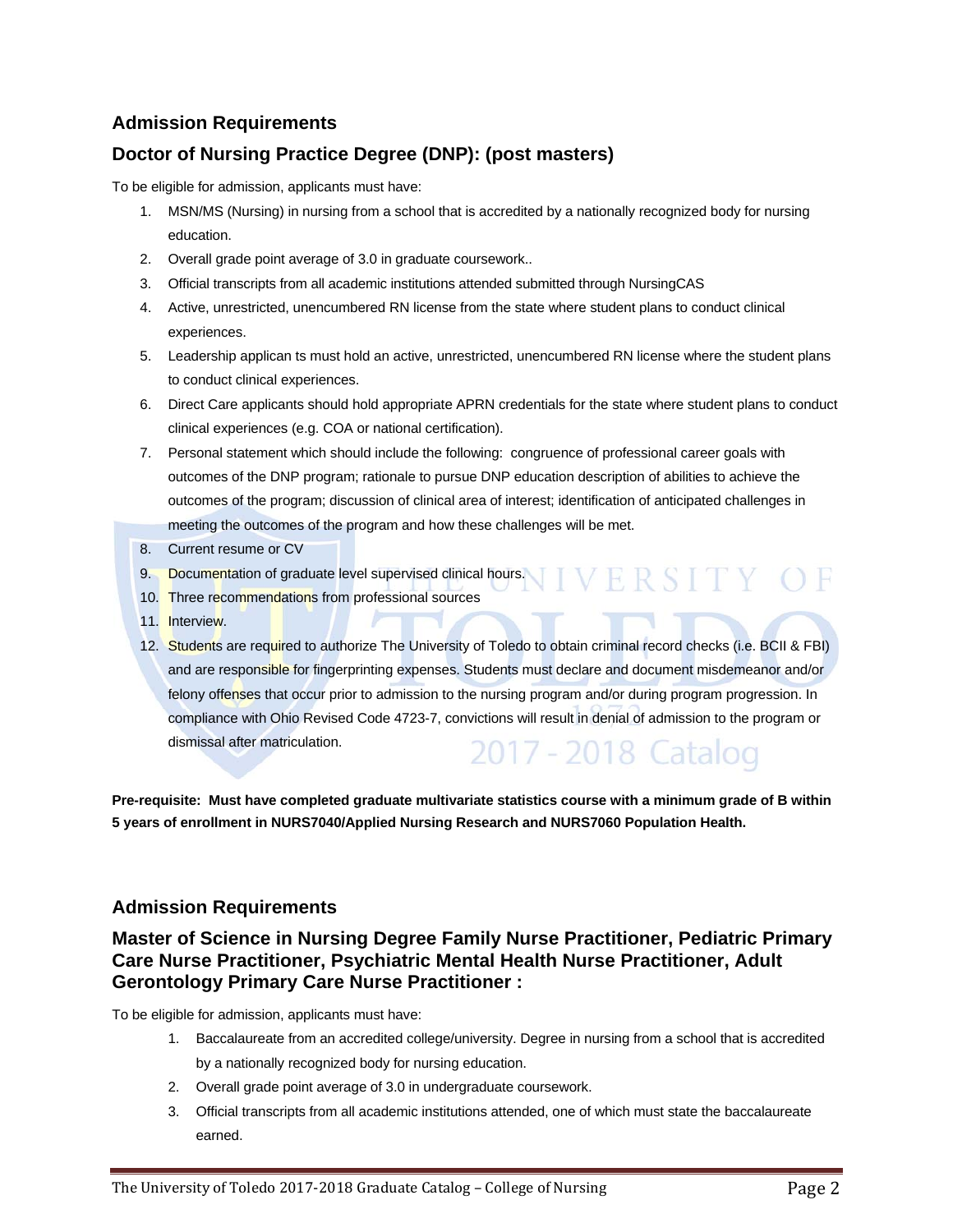- 4. Active, unrestricted, unencumbered, Ohio RN License.
- 5. Completion of an undergraduate statistics course recommended.
- 6. Computer competency that includes word processing skills and ability to communicate electronically.
- 7. Personal statement describing career goals, future plans for employment, and expectations for graduate study.
- 8. Current resume or CV.
- 9. Three recommendations completed by professional sources (Master's in Nursing preferred).
- 10. The Graduate Record Examination (General Subject GRE) and TOEFL\* are required for international applicants. \*Minimum required test scores:http://www.utoledo.edu/graduate/prospectivestudents/admission/guidelines/html
- 11. An interview, if requested.
- 12. Students are required to authorize The University of Toledo to obtain criminal record checks (i.e. BCII & FBI) and are responsible for fingerprinting expenses. Students must declare and document misdemeanor and/or felony offenses that occur prior to admission to the nursing program and/or during program progression. In compliance with Ohio Revised Code 4723-7, convictions will result in denial of admission to the program or dismissal after matriculation.

# **Master of Science in Nursing Degree Nurse Educator: FRSITY OF**

To be eligible for admission, applicants must have:

- 1. Baccalaureate from an accredited college/university. Degree in nursing from a school that is accredited by a nationally recognized body for nursing education.
- 2. Overall grade point average of 3.0 in undergraduate coursework.
- 3. Official transcripts from all academic institutions attended, one of which must state the baccalaureate earned.
- 4. Active, unrestricted, unencumbered RN license for the state in which the applicant practices.
- 5. Completion of an undergraduate statistics course recommended.
- 6. Computer competency that includes word processing skills and ability to communicate electronically.
- 7. Personal statement describing career goals, future plans for employment, and expectations for graduate study
- 8. Current resume or CV, listing current state and/or territory RN license number.
- 9. Three recommendations completed by professional sources (Master's in Nursing preferred).
- 10. The Graduate Record Examination (General Subject GRE) and TOEFL\* are required for international applicants. \*Minimum required test scores:

http://www.utoledo.edu/graduate/prospectivestudents/admission/guidelines/html

- 11. An interview, if requested.
- 12. Students are required to authorize The University of Toledo to obtain criminal record checks (i.e. BCII & FBI) and are responsible for fingerprinting expenses. Students must declare and document misdemeanor and/or felony offenses that occur prior to admission to the nursing program and/or during program progression. In compliance with Ohio Revised Code 4723-7, convictions will result in denial of admission to the program or dismissal after matriculation.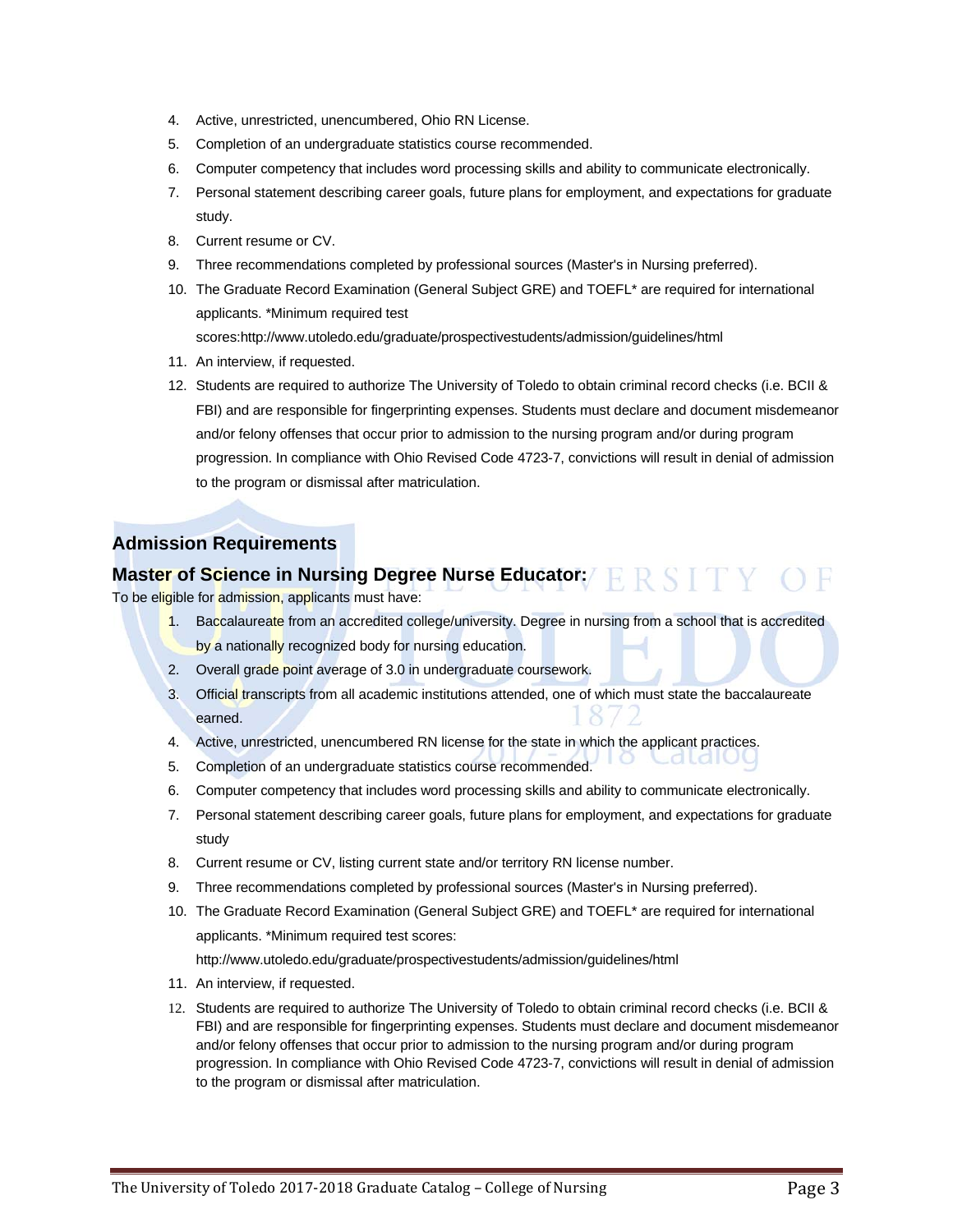## **Master of Science in Nursing Degree Graduate Entry Clinical Nurse Leader (CNL):**

To be eligible for admission, applicants must have:

- 1. Baccalaureate from an accredited college/university.
- 2. Cumulative grade point average of 3.0 in undergraduate coursework.
- 3. Official transcripts from all academic institutions attended, one of which must state the baccalaureate earned.
- 4. Completion of six semester credits of Human Anatomy and Physiology with a grade of "B" or higher.
- 5. Completion of three semester credits of psychology.
- 6. Completion of three semester credits of social science.
- 7. Computer competency that includes word processing skills and ability to communicate electronically.
- 8. Personal statement describing career goals, future plans for employment, and expectations for graduate study.
- 9. Current resume or CV.
- 10. Three recommendations completed by professional sources.
- 11. Competitive Graduate Record Examination (General Subject GRE) within the past five years.
- 12. In addition, TOEFL\* is required for international applicants. Must be taken within the past 2 years. \*Minimum required test scores for international applicants

http://www.utoledo.edu/graduate/prospectivestudents/admission/guidelines.html

- 13. An interview, if requested.
- 14. Students are required to authorize The University of Toledo to obtain criminal record checks (i.e. BCII & FBI) and are responsible for fingerprinting expenses. Students must declare and document misdemeanor and/or felony offenses that occur prior to admission to the nursing program and/or during program progression. In compliance with Ohio Revised Code 4723-7, convictions will result in denial of admission to the program or dismissal after matriculation.

2017 - 2018 Catalog

#### **Admission Requirements**

# **Certificates Family Nurse Practitioner, Pediatric Primary Care Nurse Practitioner**

To be eligible for admission, applicants must have:

- 1. Master's degree in nursing from a school that is accredited by a nationally recognized body for nursing education.
- 2. Overall grade point average of 3.0 in graduate coursework.
- 3. Official transcripts from all academic institutions attended, one of which must state the Master's degree earned.
- 4. Active, unrestricted, unencumbered, Ohio RN License.
- 5. Computer competency that includes word processing skills and ability to communicate electronically.
- 6. Personal statement describing career goals, future plans for employment and expectations for graduate study.
- 7. Current resume or CV.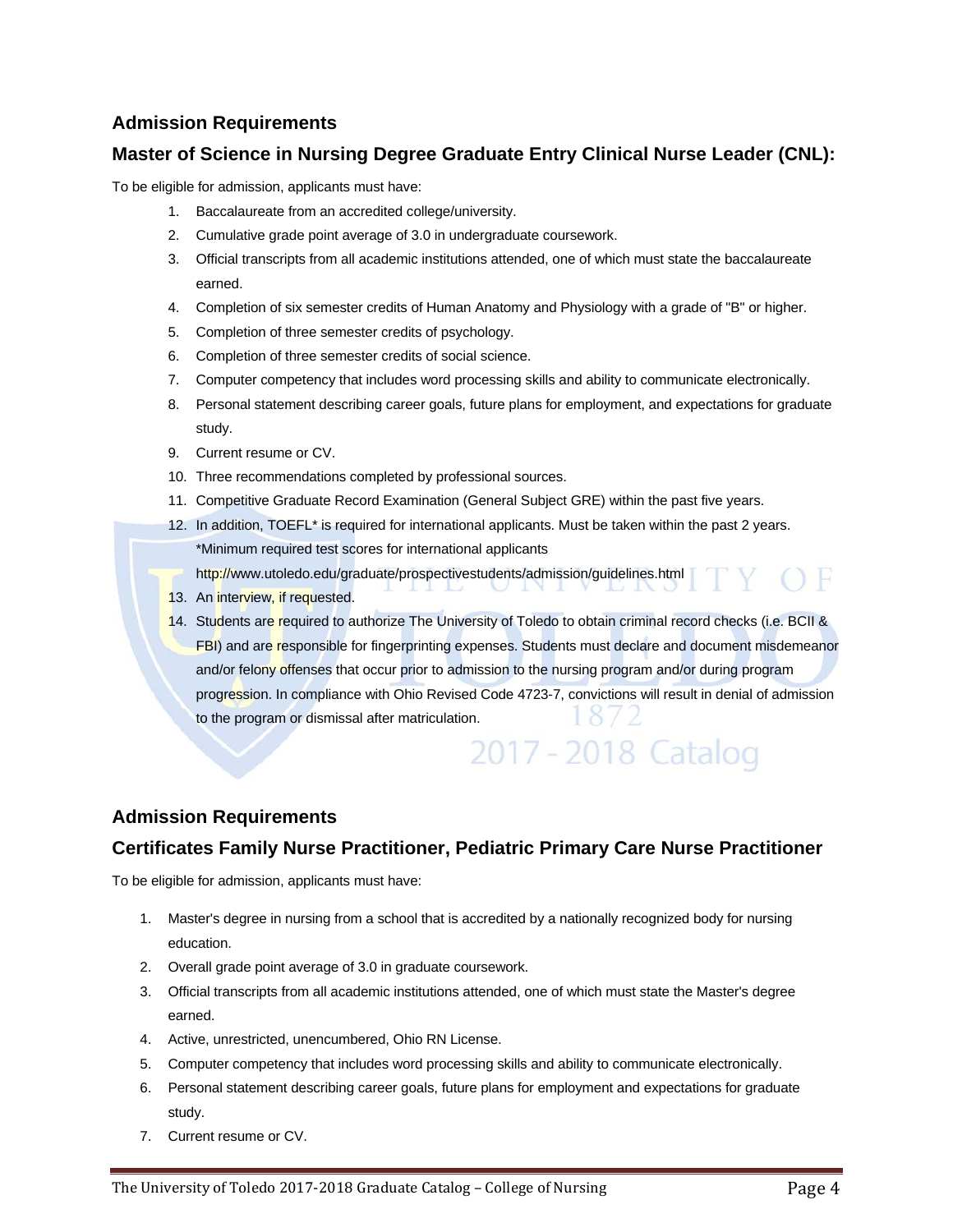- 8. Three recommendations from professional sources (Master in Nursing preferred).
- 9. The Graduate Record Exam (General Subject GRE) and TOEFL<sup>\*</sup> are required for international applicants.
	- a. \*Minimum required test scores: http://www.utoledo.edu/graduate/prospectivestudents/admission/guidelines.html
- 10. Interview, if requested.
- 11. Students are required to authorize The University of Toledo to obtain criminal record checks ( i.e. BCII & FBI) and are responsible for fingerprinting expenses. Students must declare and document misdemeanor and/or felony offenses that occur prior to admission to the nursing program and/or during program progression. In compliance with Ohio Revised Code 4723-7, convictions will result in denial of admission to the program or dismissal after matriculation.

#### **Nurse Educator Certificate**

To be eligible for admission, applicants must have:

- 1. Baccalaureate from an accredited college/university. Degree in nursing from a school that is accredited by a nationally recognized body for nursing education.
- 2. Overall grade point average of 3.0 in undergraduate coursework.
- 3. Official transcripts from all academic institutions attended, one of which must state the baccalaureate earned.
- 4. Active, unrestricted, ,unencumbered RN License in the state in which the applicant practices
- 5. Computer competency that includes word processing skills and ability to communicate electronically.
- 6. Personal statement describing career goals, future plans for employment and expectations for graduate study.
- 7. Current resume or CV.
- 8. Three recommendations from professional sources (Master in Nursing preferred).
- 9. The Graduate Record Exam (General Subject GRE) and TOEFL<sup>\*</sup> are required for international applicants. \*Minimum required test scores:

ZU LI

http://www.utoledo.edu/graduate/prospectivestudents/admission/guidelines.html

- 10. Interview, if requested.
- 11. Students are required to authorize The University of Toledo to obtain criminal record checks (i.e. BCII & FBI) and are responsible for fingerprinting expenses. Students must declare and document misdemeanor and/or felony offenses that occur prior to admission to the nursing program and/or during program progression. In compliance with Ohio Revised Code 4723-7, convictions will result in denial of admission to the program or dismissal after matriculation.

# **Administration of Programs**

All graduate programs in the College of Nursing are administered jointly by the college and the College of Graduate Studies of The University of Toledo. Students may contact specific departments, the college's graduate advisor, or the College of Graduate Studies for further information on programs or admission requirements.

# **Advising**

Students must meet with their advisor for the purpose of developing a plan of study. It is the student's responsibility to meet all requirements for the degree as specified by the graduate program, the department, the College of Graduate Studies and the University of Toledo. Students are encouraged to complete the plan of study during the first semester of matriculation.

alog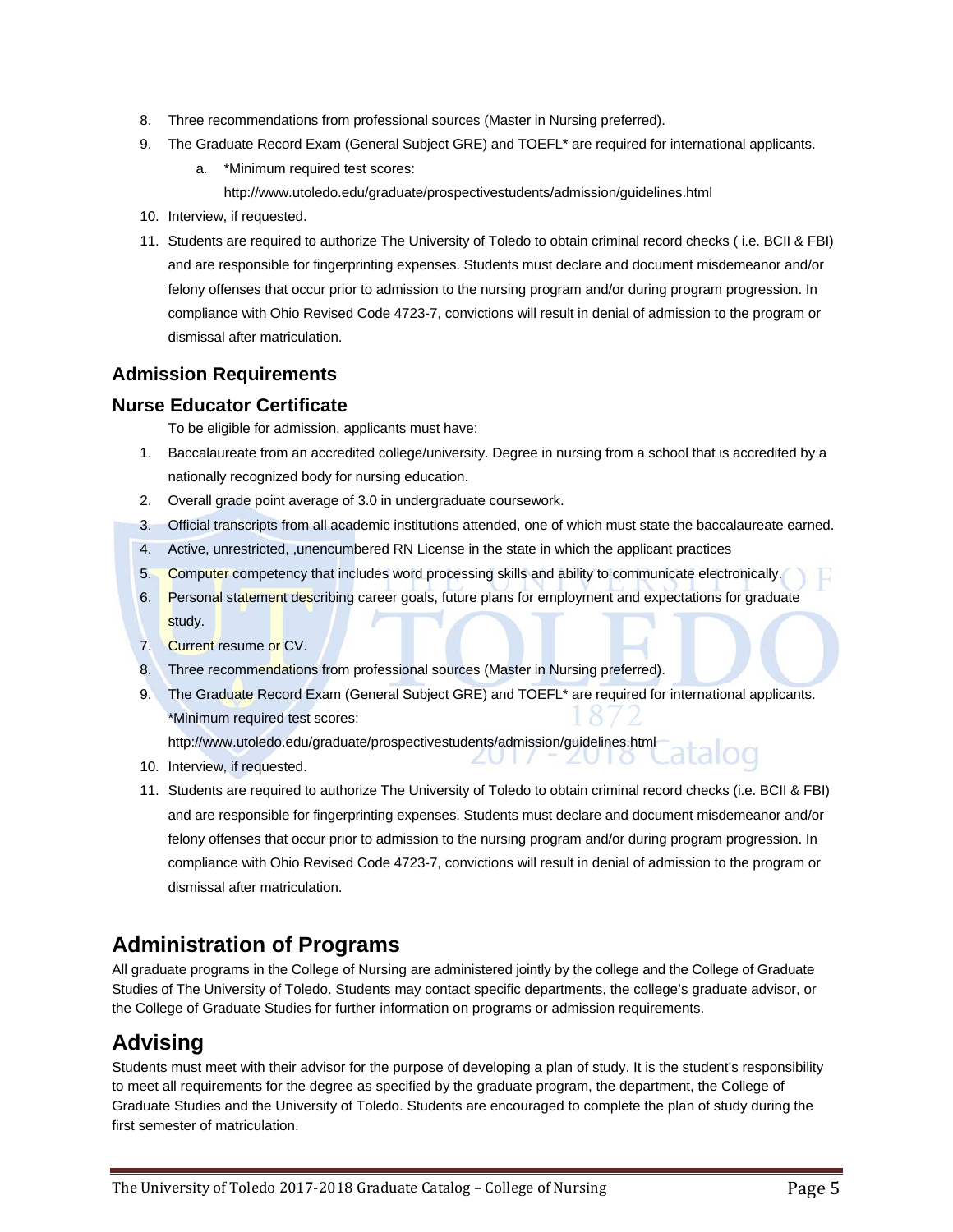Please note that students matriculate into a specific program track in the MSN and DNP programs, and are allowed to take the courses within their program of study. If they want to take other courses outside of their approved program track they need permission of course faculty, program directors and advisor. **Permission is not guaranteed.** In addition, students must apply to a Graduate Nurse program unless otherwise specified, and be accepted into a specific program in order to take CON Nursing graduate courses. They are not available to non-degree seeking guest students.

# **Graduate Degrees Offered**

#### **Doctor of Nursing Practice (post baccalaureate, BSN-DNP)**

Family Nurse Practitioner (FNP) 89 semester credits Pediatric Primary Care Nurse Practitioner (PPCNP) 85 semester credits Psychiatric Mental Health Nurse Practitioner 90 semester credits Adult Gerontology Primary Care Nurse Practitioner 89 semester credits

#### **Doctor of Nursing Practice (post masters, MSN-DNP)** 36 semester credits

# **Master of Science in Nursing**

Graduate Entry Clinical Nurse Leader 66 semester credits Family Nurse Practitioner (FNP) 55 semester credits Pediatric Primary Care Nurse Practitioner (PPCNP) 51 semester credits Psychiatric Mental Health Nurse Practitioner 56 semester credits Adult Gerontology Primary Care Nurse Practitioner **1988 1988** 1988 Semester credits Nurse Educator 39 semester credits

# **Certificate Programs**

| For Current Registered Nurses with a Master's Degree in Nursing:               |                          |
|--------------------------------------------------------------------------------|--------------------------|
| Family Nurse Practitioner Graduate Certificate Program                         | 25 semester credits plus |
| prerequisites                                                                  | 2017–2018 Catalog        |
| Pediatric Primary Care Nurse Practitioner Graduate Certificate Program         | 21 semester credits plus |
| prerequisites                                                                  |                          |
| For Current Registered Nurses with a Bachelor's or Master's Degree in Nursing: |                          |
| $\blacksquare$                                                                 |                          |

Nursing Education Certificate 11 semester credits

#### **Approval**

#### **Accreditation**

*The Baccalaureate Degree in Nursing; the Master's Degree in Nursing; the Doctor of Nursing Practice Program; and the Post Graduate APRN Certificate Program at The University of Toledo College of Nursing is accredited by the Commission on Collegiate Nursing Education, One Dupont Circle, NW, Suite 530, Washington, DC 20036, 202-887- 6791.*

#### **Approval**

The University of Toledo College of Nursing Clinical Nurse Leader Program has full approval by the Ohio Board of Nursing.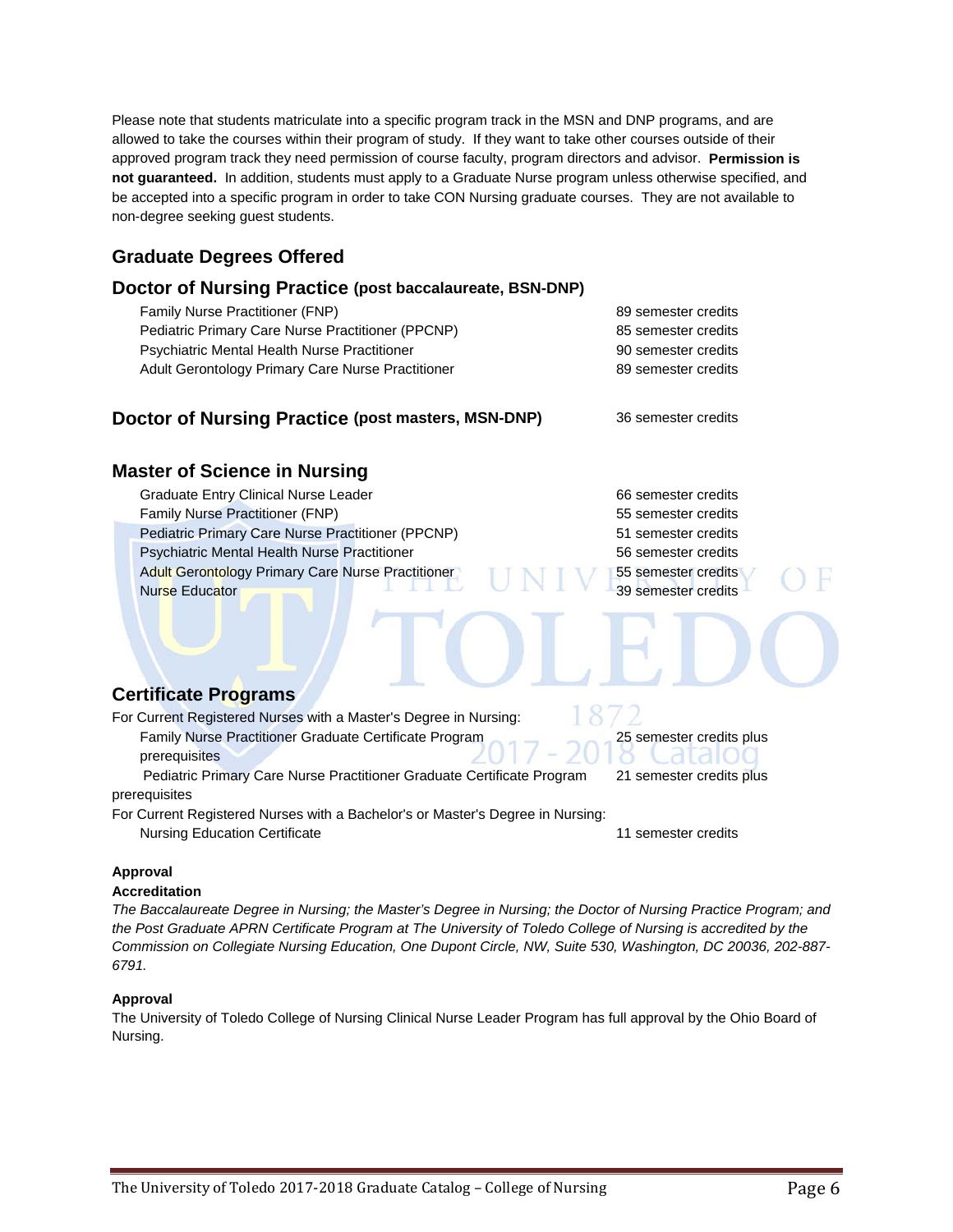# **Doctor of Nursing Practice: (post baccalaureate, BSN-DNP)**

Family Nurse Practitioner, Pediatric Primary Care Nurse Practitioner, Psychiatric Mental Health Nurse Practitioner, Adult Gerontology Primary Care Nurse Practitioner

The Doctor of Nursing Practice (DNP) program at The University of Toledo (UT) is designed to take BSN prepared nurses to the highest level of clinical practice in order to meet the increasing complexities and challenges of the nation's healthcare environment. As a DNP student at The University of Toledo you will learn how to:

- Translate and implement nursing research into evidence based practice to provide the best possible outcomes for your population of interest
- Work as an advanced practice nurse in a variety of community and hospital-based practice settings
- Develop the leadership and organizational expertise to effectively enact the policies and procedures necessary to meet the dynamic state of healthcare delivery
- Identify approaches for quality management and performance improvement in health care organizations

The DNP curriculum includes theoretical and clinical courses to prepare students to lead and develop innovative health care delivery in a variety of health care settings. In accordance with AACN specifications for 1000 academically supervised post-BSN clinical hours to earn a DNP degree, 1060 - 1150 hours of academically supervised advanced clinical practice are included in the program.

#### Curriculum

| Course               | <b>Course Name</b>                                            | <b>Credit Hours</b> |
|----------------------|---------------------------------------------------------------|---------------------|
| Semester I - Fall    |                                                               |                     |
| <b>NURS7000</b>      | <b>DNP</b> Orientation                                        |                     |
| <b>NURS7050</b>      | Information and Technology in Nursing & Health Care Systems 3 |                     |
| <b>NURS7400</b>      | Theoretical Foundations of Advanced Nursing Practice          | $\overline{2}$      |
| <b>INDI8000</b>      | Introduction to Biostatistical Methods                        | 3                   |
|                      |                                                               |                     |
| Semester II - Spring |                                                               |                     |
| <b>NURS7410</b>      | <b>Ethical Foundations of Advanced Nursing Practice</b>       | 2                   |
| <b>NURS7060</b>      | <b>Population Health</b>                                      |                     |
| <b>NURS7500</b>      | <b>Family &amp; Cultural Diversity Theories</b>               |                     |
| <b>NURS7070</b>      | Marketing & Entrepreneurial Activity in Complex Health Care   |                     |
|                      |                                                               | 2017 - 2018 Catalog |
| Semester III - Fall  |                                                               |                     |
| <b>NURS7011</b>      | Theoretical Basis for Evidence Based Practice                 |                     |
| <b>NURS7020</b>      | Organization & Systems Leadership (40 clinical hours)         | 3<br>3              |
|                      |                                                               |                     |
| <b>NURS7680</b>      | Advanced Physiology & Pathophysiology                         | 3                   |
|                      |                                                               |                     |
| Semester IV - Spring |                                                               |                     |
| <b>NURS7040</b>      | <b>Applied Nursing Research</b>                               | 3                   |
|                      |                                                               |                     |
|                      |                                                               |                     |
| <b>NURS7740</b>      | Advanced Health Assessment                                    | 5                   |
| <b>NURS7690</b>      | Advanced Pharmacotherapeutics                                 | 3                   |
| Semester V - Summer  |                                                               |                     |
| <b>NURS7210</b>      | FNP Clinical I (180 clinical hours)                           | $\overline{7}$      |
| <b>OR</b>            |                                                               |                     |
| <b>NURS7810</b>      | PNP Clinical I (180 clinical hours)                           | 6                   |
| <b>OR</b>            |                                                               |                     |
| <b>NURS7610</b>      | PMHNP Clinical 1 (180 clinical hours)                         | 7                   |
| <b>OR</b>            |                                                               |                     |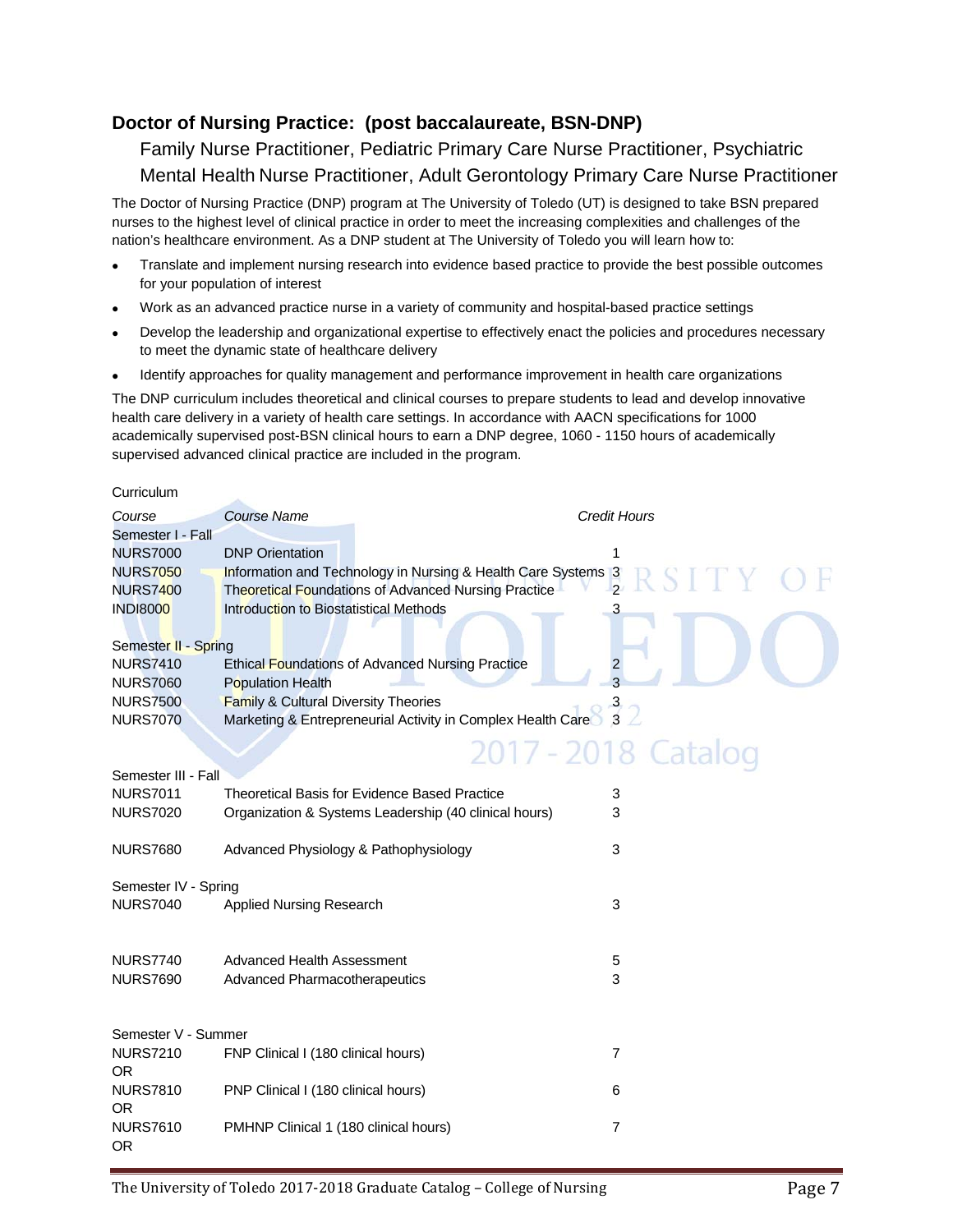| <b>NURS7310</b><br><b>NURS7530</b>    | AGNP Clinical 1 (180 clinical hours)<br>Public Policy & Health Care                                          | $\overline{7}$<br>3 |
|---------------------------------------|--------------------------------------------------------------------------------------------------------------|---------------------|
| Semester VI - Fall                    |                                                                                                              |                     |
| <b>NURS7220</b><br>OR.                | FNP Clinical II (180 clinical hours)                                                                         | 7                   |
| <b>NURS7820</b><br>OR                 | PNP Clinical II (180 clinical hours)                                                                         | 6                   |
| <b>NURS 7620</b><br>OR.               | PMHNP Clinical II (180 clinical hours)                                                                       | 7                   |
| <b>NURS 7320</b>                      | AGNP Clinical II (180 clinical hours)                                                                        | $\overline{7}$      |
| <b>NURS7090</b>                       | <b>Project Seminar</b>                                                                                       | 3                   |
| Semester VII Spring                   |                                                                                                              |                     |
| <b>NURS7230</b>                       | FNP Clinical III (270 clinical hours)                                                                        | 8                   |
| OR.                                   |                                                                                                              |                     |
| <b>NURS7830</b><br>OR.                | PNP Clinical III (180 clinical hours)                                                                        | 6                   |
| <b>NURS7630</b>                       | PMHNP Clinical III (270 clinical hours)                                                                      | 9                   |
| 0R                                    |                                                                                                              |                     |
| <b>NURS7330</b>                       | AGNP Clinical III (270 clinical hours)                                                                       | 8                   |
| <b>NURS7910</b>                       | <b>Advanced Nursing Research</b>                                                                             | 3                   |
| <b>Semester VIII Fall</b>             |                                                                                                              |                     |
| <b>NURS7970</b>                       | Final Practicum (Direct Care 120 clinical hours)                                                             | $R$ RSITY           |
| <b>NURS7100</b><br><b>NURS7920</b>    | <b>Doctoral Project</b><br>Outcome Methods for Advanced Practice Nursing                                     |                     |
| <b>NURS7080</b>                       | Evidence Based Nursing Practice in Direct Care (80 clinical hours)                                           | 3                   |
|                                       |                                                                                                              |                     |
| Semester IX Spring<br><b>NURS7970</b> |                                                                                                              | $\overline{4}$      |
| <b>NURS7030</b>                       | Final Practicum (Direct Care - 240 clinical hours)<br>Quality Mgmt & Performance Improvement in Health Care. | 3                   |
|                                       | Organizations (40 clinical hours)                                                                            |                     |
| <b>NURS7100</b>                       | <b>Doctoral Project</b>                                                                                      |                     |
|                                       | 2017 - 2018                                                                                                  |                     |
| <b>Total FNP</b>                      |                                                                                                              | 89                  |
| <b>Total PPCNP</b>                    |                                                                                                              | 85                  |
| <b>Total PMHNP</b>                    |                                                                                                              | 90<br>89            |
| Total AGNP                            |                                                                                                              |                     |

# **Doctor of Nursing Practice: (post-master, MSN - DNP)**

The Doctor of Nursing Practice (DNP) program at The University of Toledo (UT) is designed to take current nationally certified advanced practice nurses and nurse leaders to the highest level of clinical practice in order to meet the increasing complexities and challenges of the nation's healthcare environment. The online DNP curriculum includes theoretical and clinical courses to prepare students to lead and develop innovative health care delivery in a variety of health care settings. In accordance with AACN specifications for 1000 academically supervised post-BSN clinical hours to earn a DNP degree, 520 hours of academically supervised advanced clinical practice are included in the program. Students are expected to have earned and documented 480 supervised clinical hours in their master's program.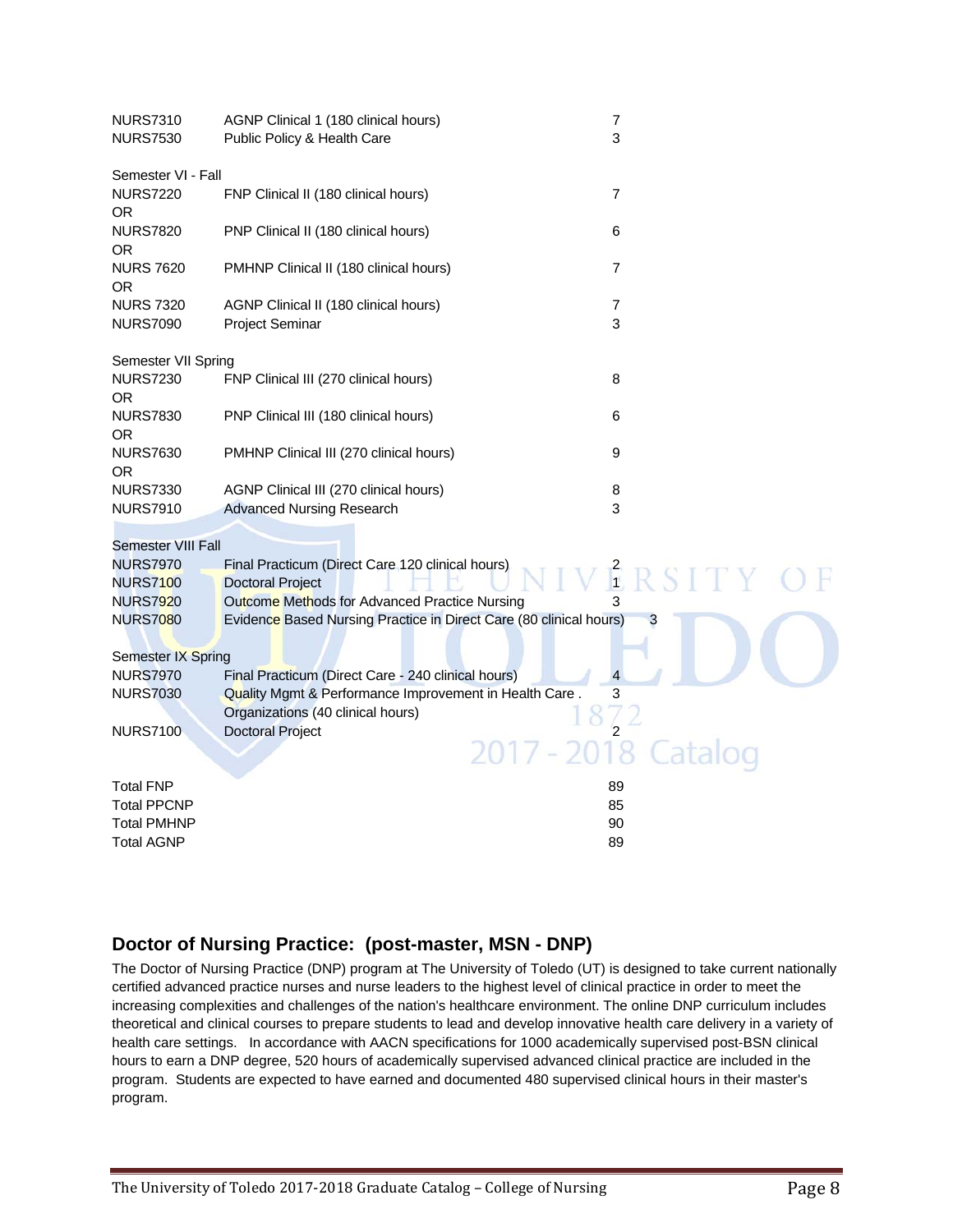| Curriculum                  |                                                               |                     |
|-----------------------------|---------------------------------------------------------------|---------------------|
| Course<br>Semester I - Fall | Course Name                                                   | <b>Credit Hours</b> |
| <b>NURS7010</b>             | Scientific Basis of Nsg. Practice                             | 3                   |
| <b>NURS7050</b>             | Information and Technology in Nursing & Health Care Systems 3 |                     |
| Semester II - Spring        |                                                               |                     |
| <b>NURS7040*</b>            | Applied Nursing Research                                      | 3                   |
| <b>NURS7060*</b>            | Population Health                                             | 3                   |
| Semester III - Fall         |                                                               |                     |
| <b>NURS7020</b>             | Org & Systems Leadership (40 clinical hours)                  | 3                   |
| <b>NURS7090</b>             | <b>Project Seminar</b>                                        | 3                   |
| Semester IV - Spring        |                                                               |                     |
| <b>NURS7030</b>             | Quality Mgmt & Performance Improvement in Health              |                     |
|                             | Care Organizations (40 clinical hours)                        | 3<br>3              |
| <b>NURS7070</b>             | Marketing & Entrepreneurial Activity in Complex Health Care   |                     |
| Semester V - Fall           |                                                               |                     |
| <b>NURS7080</b>             | Evidence Based Nursing Practice in Direct Care                | 3                   |
| <b>OR</b>                   | (80 clinical hours)                                           |                     |
| <b>NURS7180</b>             | Evidence Based Leadership in Complex Health Systems           | 3                   |
|                             | (80 clinical hours)                                           |                     |
| <b>NURS7100</b>             | <b>Doctoral Project</b>                                       | ERSII               |
| Semester VI - Spring        |                                                               |                     |
| <b>NURS7970</b>             | Capstone Practicum (Direct Care - 360 Clinical Hours)         | 6                   |
| <b>OR</b>                   |                                                               |                     |
| <b>NURS7980</b>             | Capstone Practicum (Leadership - 360 Clinical Hours)          | 6                   |
| Total                       |                                                               | 36                  |

\*Graduate statistics course with a minimum grade of B within 5 years of enrollment in NURS 7040 and NURS 7060 2017 - 2018 Catalog

# **Master of Science in Nursing: Graduate Entry Clinical Nurse Leader**

The Graduate Entry Clinical Nurse Leader (CNL) major is a two-year, full-time course of study. The program is designed for the person who holds a bachelor's degree, who is not yet a registered nurse (RN), but who desires to become a RN. The curriculum includes theory classes prepared by the graduate faculty of the University of Toledo College of Nursing, as well as clinical experiences with patients in state-of-the-art heath care facilities. The master's preparation positions graduates for immediate entry into exciting positions in hospitals or clinics, and also provides an opportunity to continue graduate study. Graduates may elect to pursue a certificate to enter advanced practice roles as a nurse practitioner or clinical nurse specialist, or they may decide to pursue a Doctor of Nursing Practice (DNP) degree or the Doctor of Philosophy (Ph.D.) degree.

**Curriculum** 

| Course            | Course Name                                                    | Credit Hours- |
|-------------------|----------------------------------------------------------------|---------------|
| Semester I - Fall | (30Total Clinical Hours/60 Total Lab Hours)                    |               |
| <b>NURS5040</b>   | Health Assessment and the Nursing Process for Promoting Health | 6             |
|                   | (30 clinical hours/60 lab hours)                               |               |
| <b>NURS5050</b>   | <b>Health Sciences I</b>                                       | 3             |
| <b>NURS5060</b>   | Professional Socialization I                                   | 3             |
| <b>NURS5070</b>   | <b>Therapeutic Communication Skills for Nurses</b>             | 3             |
|                   | (30 clinical hours)                                            |               |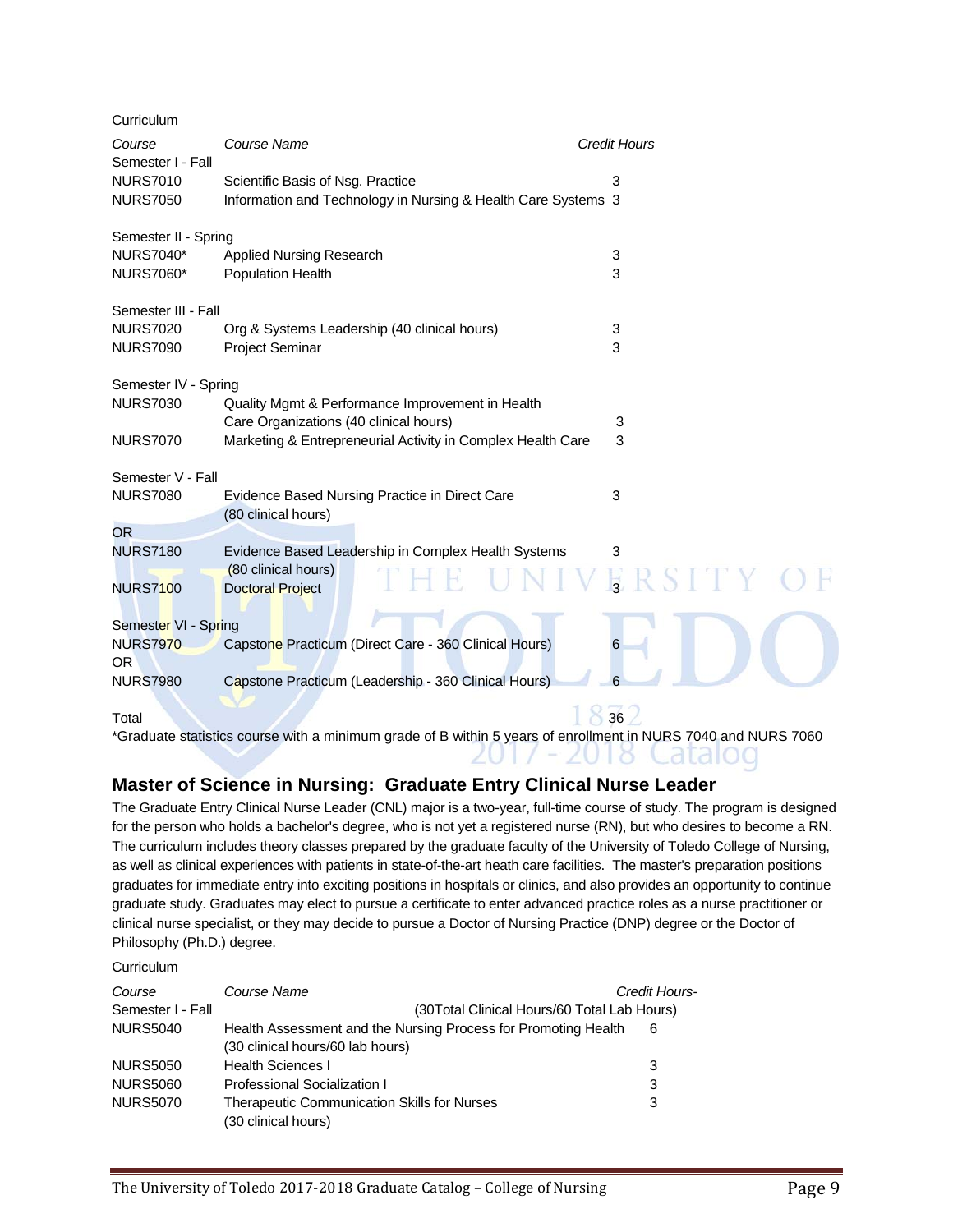| Semester II - Spring  |                                                                                 | (90 Total Clinical Hours)  |                                              |  |
|-----------------------|---------------------------------------------------------------------------------|----------------------------|----------------------------------------------|--|
| <b>NURS5140</b>       | Designing Nursing Systems to Promote Self-Care<br>(90 clinical hours)           |                            | 6                                            |  |
| <b>NURS5250</b>       | <b>Health Sciences II</b>                                                       |                            | 3                                            |  |
| <b>NURS5670</b>       | Pharmacology                                                                    |                            | 3                                            |  |
| <b>NURS5160</b>       | <b>Professional Socialization II</b>                                            |                            | 3                                            |  |
| Semester III - Summer |                                                                                 | (120 Total Clinical Hours) |                                              |  |
| <b>NURS5240</b>       | Designing Nursing Systems for Compromised Health States<br>(120 clinical hours) |                            | 6                                            |  |
| <b>INDI6000</b>       | Introduction to Biostatistical Methods                                          |                            | 3                                            |  |
| Semester IV - Fall    |                                                                                 |                            | (90 Total Clinical Hours/30 Total Lab Hours) |  |
| <b>NURS5440</b>       | Population Focused Nursing Care<br>(90 clinical hours)                          |                            | 6                                            |  |
| <b>NURS6070</b>       | Advanced Communication Skills and Group Dynamics<br>(30 lab hours)              |                            | 3                                            |  |
| <b>NURS5910</b>       | <b>Advanced Nursing Research</b>                                                |                            | 3                                            |  |
| Semester V - Spring   |                                                                                 | (300 Total Clinical Hours) |                                              |  |
| <b>NURS5540</b>       | Advanced Practicum in Nursing Systems Design<br>(300 clinical hours)            |                            | 12                                           |  |
| <b>NURSXXX</b>        | Capstone: Thesis, Comprehensive Exam or Field Experience                        |                            | 3                                            |  |
| Total                 |                                                                                 |                            | 66                                           |  |

# **Master of Science in Nursing: Family Nurse Practitioner**

The Family Nurse Practitioner (FNP) major is a two-year, full-time course of study with part-time options. The curriculum is designed to prepare professional nurses for the FNP role in primary nursing care. The curriculum features theoretically based and clinically focused courses and includes 630 contact hours for clinical practice and 120 contact hours for selected laboratory experiences. 1872

| Curriculum            | Sample Full-time Plan of Study                      | $\mathcal{L}$ and $\mathcal{L}$ and $\mathcal{L}$ |
|-----------------------|-----------------------------------------------------|---------------------------------------------------|
| Course                | <b>Course Name</b>                                  | 2017 - Credit Hours at a OC                       |
| Semester I - Fall     |                                                     |                                                   |
| <b>NURS5400</b>       | Theoretical & Ethical Foundations of Nursing        | 3                                                 |
| <b>NURS5680</b>       | Advanced Physiology & Pathophysiology               | 3                                                 |
| <b>NURS5740</b>       | Advanced Health Assessment (60 lab hours)           | 4                                                 |
| <b>INDI6000</b>       | Introduction to Biostatistical Methods              | 3                                                 |
| Semester II - Spring  |                                                     |                                                   |
| <b>NURS5530</b>       | Public Policy & Health Care                         | 3                                                 |
| <b>NURS5690</b>       | Advanced Pharmacotherapeutics                       | 3                                                 |
| <b>NURS5910</b>       | <b>Advanced Nursing Research</b>                    | 3                                                 |
| <b>NURS5190</b>       | Advanced Interpersonal Interventions (60 lab hours) | 3                                                 |
| Semester III - Summer |                                                     |                                                   |
| <b>NURS6210</b>       | FNP I: Adolescents and Adults (180 clinical hours)  |                                                   |
| Semester IV - Fall    |                                                     |                                                   |
| <b>NURS5500</b>       | <b>Family and Cultural Diversity Theories</b>       | 3                                                 |
| <b>NURS6140</b>       | Advanced Practice Nurse: Roles & Issues             | 2                                                 |
| <b>NURS6220</b>       | FNP II: Women and Children (180 clinical hours)     | 7                                                 |
|                       |                                                     |                                                   |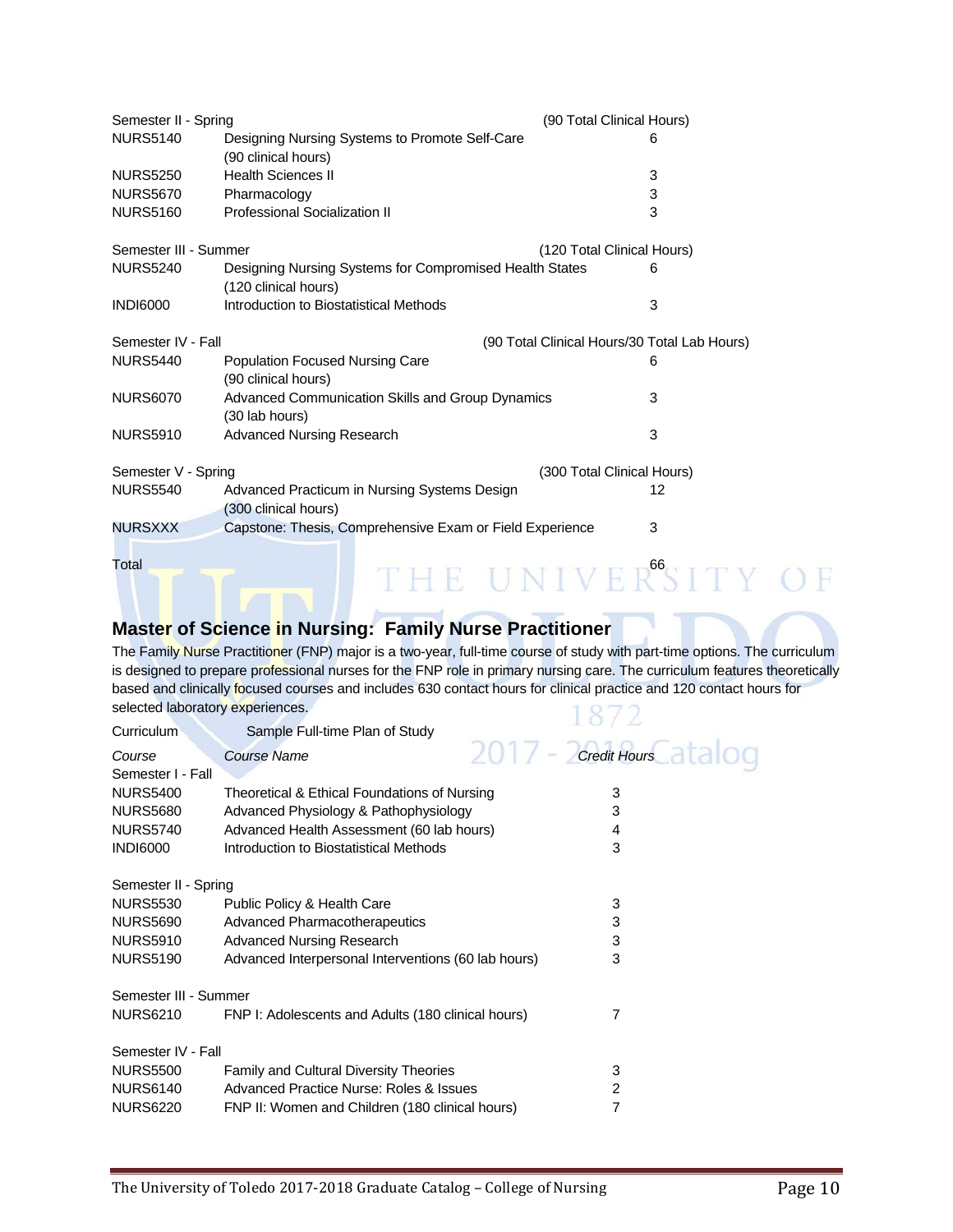| Semester V - Spring |                                                          |    |
|---------------------|----------------------------------------------------------|----|
| <b>NURS6230</b>     | FNP III: Adults & Older Adults (270 clinical hours)      |    |
| <b>NURSXXX</b>      | Capstone: Field Experience, Thesis or Comprehensive Exam |    |
| Total               |                                                          | 55 |

# **Master of Science in Nursing: Pediatric Primary Care Nurse Practitioner**

The Pediatric Primary Care Nurse Practitioner major is a two-year, full-time course of study with part-time options. The program is designed to prepare advanced practice nurses to care for children in a wide variety of settings. The curriculum features theoretically based and clinically focused courses and includes 540 contact hours for clinical practice and 120 contact hours for selected laboratory experiences. Students who desire full-time study should matriculate in fall of even numbered years.

| Curriculum           | Sample Full-time Plan of Study                            |                     |
|----------------------|-----------------------------------------------------------|---------------------|
| Course               | Course Name                                               | <b>Credit Hours</b> |
| Semester I - Fall    |                                                           |                     |
| <b>NURS5400</b>      | Theoretical & Ethical Foundations of Nursing              | 3                   |
| <b>NURS5680</b>      | Advanced Physiology & Pathophysiology                     | 3                   |
| <b>NURS5740</b>      | Advanced Health Assessment (60 lab hours)                 | 4                   |
| <b>INDI6000</b>      | Introduction to Biostatistical Methods                    | 3                   |
|                      |                                                           |                     |
| Semester II - Spring |                                                           |                     |
| <b>NURS5690</b>      | <b>Advanced Pharmacotherapeutics</b>                      |                     |
| <b>NURS5810</b>      | PNP I: Care of Children and Concepts of Wellness          |                     |
|                      | (180 clinical hours; offered odd years only)              | 6                   |
| <b>NURS5910</b>      | <b>Advanced Nursing Research</b>                          | 3                   |
|                      |                                                           |                     |
| Semester III - Fall  |                                                           |                     |
| <b>NURS5190</b>      | Advanced Interpersonal Interventions (60 lab hours)       | 3                   |
| <b>NURS5500</b>      | <b>Family and Cultural Diversity Theories</b>             |                     |
| <b>NURS5820</b>      | <b>PNP II: Common Acute and Stable Chronic Illnesses</b>  |                     |
|                      | (180 clinical hours; offered odd years only)              | $-2018$ Catalog     |
| Semester IV - Spring |                                                           |                     |
| <b>NURS5530</b>      | <b>Public Policy and Health Care</b>                      |                     |
| <b>NURS5830</b>      | <b>PNP III: Complex Chronic IIInesses or Disabilities</b> |                     |
|                      | (180 clinical hours; offered even years only)             | 6                   |
| <b>NURS6140</b>      | Advanced Practice Nurse: Roles & Issues                   | 2                   |
| <b>NURSXXX</b>       | Capstone: Field Experience, Thesis or Comprehensive Exam  | 3                   |
| Total                |                                                           | 51                  |

# **Master of Science in Nursing: Adult Gerontology Nurse Practitioner**

The Adult Gerontology Nurse Practitioner (AGNP) major is a two-year, full-time course of study with part-time options. The curriculum is designed to prepare professional nurses for the adult gerontology role in primary nursing care. The curriculum features theoretically based and clinically focused courses and includes 630 contact hours for clinical practice and 120 contact hours for selective laboratory experiences.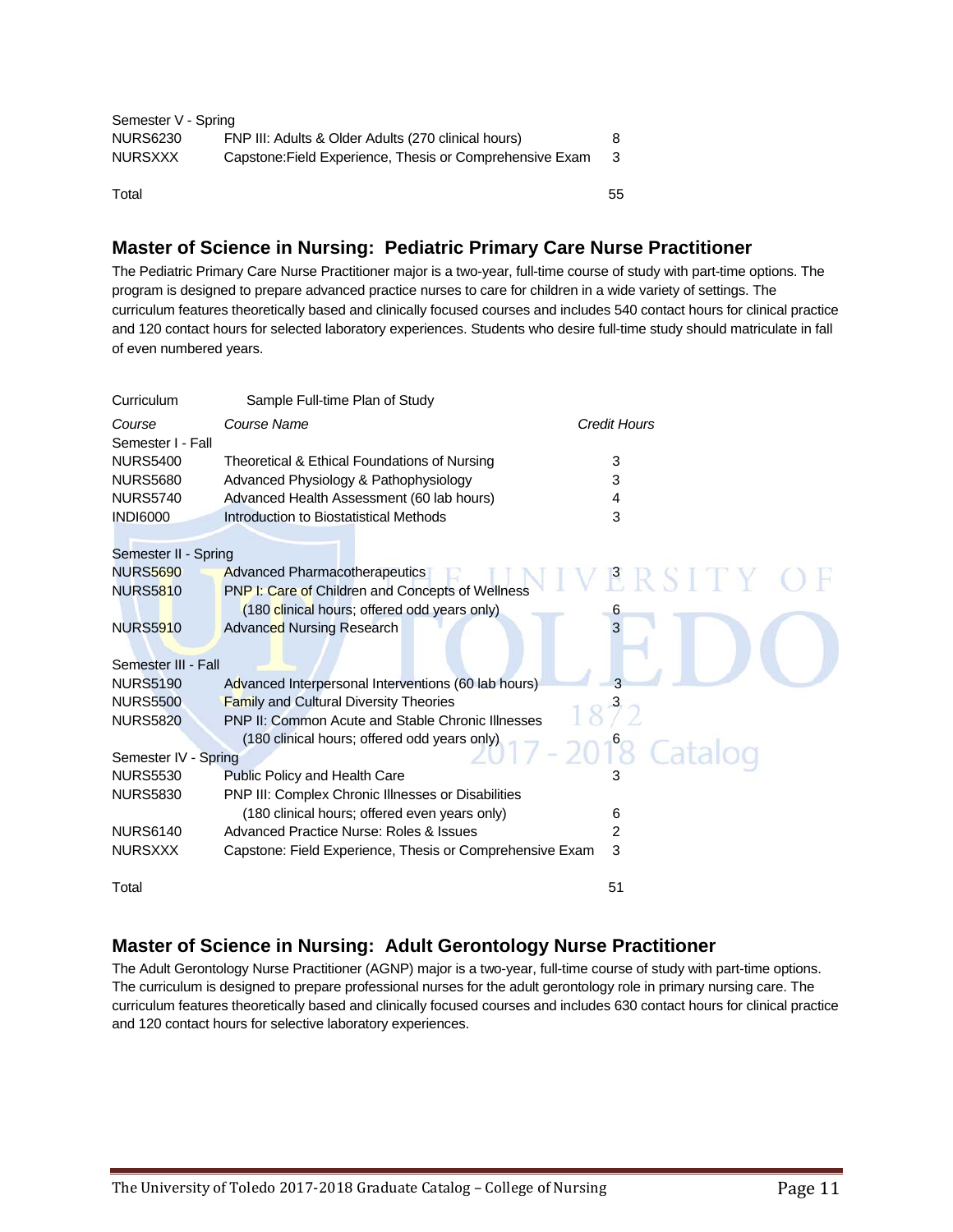| Curriculum                  | Sample Full-time Plan of Study                            |                     |
|-----------------------------|-----------------------------------------------------------|---------------------|
| Course<br>Semester I - Fall | Course Name                                               | <b>Credit Hours</b> |
| <b>NURS5400</b>             | Theoretical & Ethical Foundations of Nursing              | 3                   |
| <b>NURS5680</b>             | Advanced Physiology & Pathophysiology                     | 3                   |
| <b>NURS5740</b>             | Advanced Health Assessment (60 lab hours)                 | 4                   |
| <b>INDI6000</b>             | Introduction to Biostatistical Methods                    | 3                   |
| Semester II - Spring        |                                                           |                     |
| <b>NURS5530</b>             | Public Policy & Health Care                               | 3                   |
| <b>NURS5690</b>             | <b>Advanced Pharmacotherapeutics</b>                      | 3                   |
| <b>NURS5910</b>             | <b>Advanced Nursing Research</b>                          | 3                   |
| <b>NURS5190</b>             | Advanced Interpersonal Interventions (60 lab hours)       | 3                   |
| Semester III - Summer       |                                                           |                     |
| <b>NURS6310</b>             | AGNP I: Adolescents and Young Adults (180 clinical hours) | 7                   |
| Semester IV - Fall          |                                                           |                     |
| <b>NURS5500</b>             | <b>Family and Cultural Diversity Theories</b>             | 3                   |
| <b>NURS6140</b>             | Advanced Practice Nurse: Roles & Issues                   | $\overline{2}$      |
| <b>NURS6320</b>             | AGNP II: Adults (180 clinical hours)                      | $\overline{7}$      |
| Semester V - Spring         |                                                           |                     |
| <b>NURS6330</b>             | AGNP III: Older Adults (270 clinical hours)               | 8                   |
| <b>NURSXXX</b>              | Capstone: Field Experience, Thesis or Comprehensive Exam  |                     |
| Total                       |                                                           | 55                  |
|                             |                                                           |                     |

## **Master of Science in Nursing: Psychiatric Mental Health Nurse Practitioner**

The Psychiatric Mental Health Nurse Practitioner major is a two-year, full-time course of study with part-time options. The curriculum is designed to prepare advanced practice nurses to care for families in a wide variety of community and hospital based psychiatric settings. . The curriculum features theoretically based and clinically focused courses and includes 630 contact hours for clinical practice and 120 contact hours for selective laboratory experiences.

| Curriculum            | Sample Full-time Plan of Study                      |              |
|-----------------------|-----------------------------------------------------|--------------|
| Course                | Course Name                                         | Credit Hours |
| Semester I - Fall     |                                                     |              |
| <b>NURS5400</b>       | Theoretical & Ethical Foundations of Nursing        | 3            |
| <b>NURS5680</b>       | Advanced Physiology & Pathophysiology               | 3            |
| <b>NURS5740</b>       | Advanced Health Assessment (60 lab hours)           | 4            |
| <b>INDI6000</b>       | Introduction to Biostatistical Methods              | 3            |
| Semester II - Spring  |                                                     |              |
| <b>NURS5530</b>       | Public Policy & Health Care                         | 3            |
| <b>NURS5690</b>       | <b>Advanced Pharmacotherapeutics</b>                | 3            |
| <b>NURS5910</b>       | <b>Advanced Nursing Research</b>                    | 3            |
| <b>NURS5190</b>       | Advanced Interpersonal Interventions (60 lab hours) | 3            |
| Semester III - Summer |                                                     |              |
| <b>NURS5610</b>       | PMHNP I: Adults (180 clinical hours)                |              |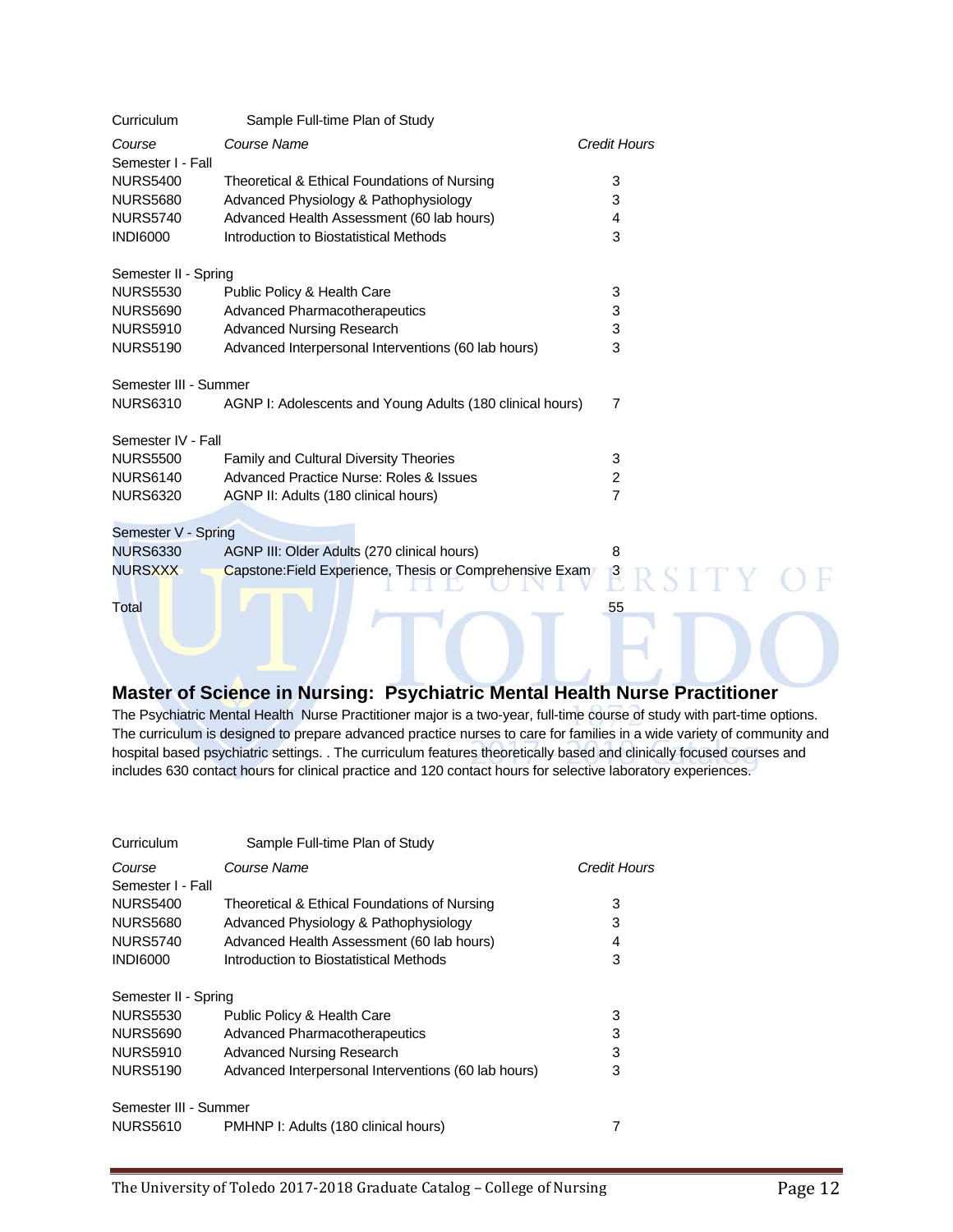| Semester IV - Fall  |                                                          |    |
|---------------------|----------------------------------------------------------|----|
| <b>NURS5500</b>     | <b>Family and Cultural Diversity Theories</b>            | 3  |
| <b>NURS6140</b>     | Advanced Practice Nurse: Roles & Issues                  | 2  |
| <b>NURS5620</b>     | PMHNP II: Child, Adolescent, Family (180 clinical hours) |    |
| Semester V - Spring |                                                          |    |
| <b>NURS5630</b>     | PMHNP III: Older Adults (270 clinical hours)             | 9  |
| <b>NURSXXX</b>      | Capstone: Field Experience, Thesis or Comprehensive Exam | 3  |
| Total               |                                                          | 56 |

# **Master of Science in Nursing: Nurse Educator**

The Nurse Educator major is targeted for baccalaureate graduates with clinical nursing experience who want to become nursing faculty or staff educators. Graduates are envisioned as teachers of undergraduate nursing students in the classroom and clinical setting. This major focuses on: curriculum development, teaching-learning processes, classroom and clinical teaching strategies, evaluation principles, and includes 135 contact hours for clinical practice and 60 contact hours for selective laboratory experiences. The Nurse Educator major offers full-time and part-time options. Students who are seeking full time study should matriculate in the spring semester and can complete the Nurse Educator Curriculum online with campus experiences at selected times specified in the course schedule.

| Curriculum                                                                                                          |                                                                       | Sample Full-time Plan of Study                                                                                                        |                          |
|---------------------------------------------------------------------------------------------------------------------|-----------------------------------------------------------------------|---------------------------------------------------------------------------------------------------------------------------------------|--------------------------|
| Course<br>Semester I - Spring                                                                                       | Course Name                                                           |                                                                                                                                       | <b>Credit Hours</b>      |
| <b>NURS6720</b><br><b>NURS5400</b><br><b>NURS5680</b><br><b>INDI6000</b><br><b>NURS5530</b><br>Semester II - Summer | Introduction to Biostatistical Methods<br>Public Policy & Health Care | Teaching, Learning and Evaluation in Nursing<br>Theoretical & Ethical Foundations of Nursing<br>Advanced Physiology & Pathophysiology | 3<br>3<br>3              |
| <b>NURS6710</b><br><b>NURS5910</b><br><b>NURS5330</b>                                                               | <b>Advanced Nursing Research</b><br><b>Health Assessment</b>          | Developing Instructional Programs in Nursing                                                                                          | $\frac{3}{3}$<br>Catalog |
| Semester III - Fall                                                                                                 |                                                                       |                                                                                                                                       |                          |
| <b>NURS5510</b>                                                                                                     | Advanced Clinical Seminar in Nursing<br>(60 lab hours)                |                                                                                                                                       | 4                        |
| <b>NURS5690</b><br><b>NURS6730</b>                                                                                  | Advanced Pharmacotherapeutics<br>Practicum and Seminar in Teaching    |                                                                                                                                       | 3                        |
|                                                                                                                     | (135 practicum hours)                                                 |                                                                                                                                       | 4                        |
| <b>NURSXXX</b>                                                                                                      |                                                                       | Capstone: Field experience, thesis or comprehensive exam.                                                                             | 3                        |
| Total                                                                                                               |                                                                       |                                                                                                                                       | 39                       |

# **Graduate Certificate: Family Nurse Practitioner**

The Family Nurse Practitioner Graduate Certificate program is offered to individuals who have completed a master's degree in nursing and who desire to obtain specialized knowledge to seek certification as an FNP. Graduates of the program will be qualified to take national FNP certification examinations.

The program is offered in a four-semester, part-time option. The curriculum is designed to prepare professional nurses for the FNP role in primary nursing care. The curriculum includes 630 contact hours for clinical practice.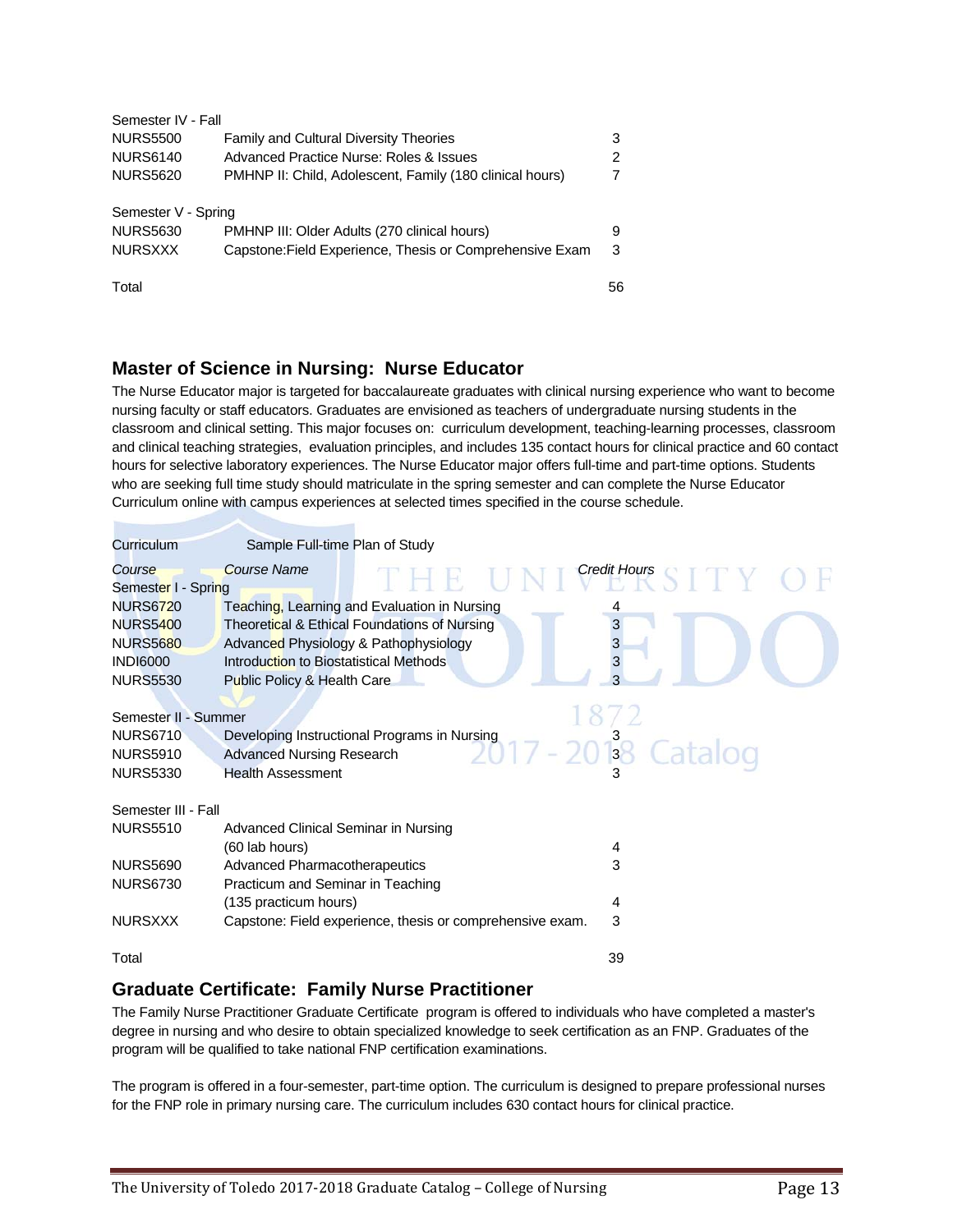| Prerequisites                        |                                                       |              |
|--------------------------------------|-------------------------------------------------------|--------------|
| <b>Fall Semester</b>                 |                                                       |              |
| Course                               | Course Name                                           | Credit Hours |
| <b>NURS5680</b>                      | Advanced Physiology & Pathophysiology*                | 3            |
| <b>NURS5740</b>                      | Advanced Health Assessment (60 lab hours)*            | 4            |
| Curriculum<br><b>Spring Semester</b> |                                                       |              |
| Course                               | Course Name                                           | Credit Hours |
| <b>NURS5690</b>                      | Advanced Pharmacotherapeutics                         | 3            |
| Summer Semester                      |                                                       |              |
| NURS6210                             | FNP I: Adolescents and Adults (180 clinical hours)    | 7            |
| <b>Fall Semester</b>                 |                                                       |              |
| <b>NURS6220</b>                      | FNP II: Women and Children (180 clinical hours)       | 7            |
| <b>Spring Semester</b>               |                                                       |              |
| NURS6230                             | FNP III: Adults and Older Adults (270 clinical hours) | 8            |
| Total                                |                                                       | 25           |
|                                      |                                                       |              |

\*If the course was completed greater than 5 years prior to matriculation, the course must be repeated.

# THE UNIVERSITY OF **Graduate Certificate: Pediatric Primary Care Nurse Practitioner**

**Prerequisites** Fall Semester

The Pediatric Primary Care Nurse Practitioner Graduate Certificate (PPCNP) program is offered to individuals who have completed a master's degree in nursing and who desire to obtain specialized knowledge to seek certification as a PPCNP. All of the courses award academic credit from The University of Toledo. Graduates of the program will be qualified to take national PPCNP certification examinations. The curriculum includes 540 contact hours for clinical practice.  $8/2$ 

| 2017 - 2018 Catalog |  |  |  |  |
|---------------------|--|--|--|--|
|                     |  |  |  |  |
|                     |  |  |  |  |
|                     |  |  |  |  |

| Course                   | Course Name                                        | Credit Hours |
|--------------------------|----------------------------------------------------|--------------|
| <b>NURS5680</b>          | Advanced Physiology & Pathophysiology*             | 3            |
| <b>NURS5740</b>          | Advanced Health Assessment (60 lab hours)*         | 4            |
| Curriculum               |                                                    |              |
| <b>Spring Semester -</b> |                                                    |              |
| Course                   | Course Name                                        | Credit Hours |
| <b>NURS5690</b>          | Advanced Pharmacotherapeutics                      | 3            |
| <b>NURS5810</b>          | PNP I: Care of Children and Concepts of Wellness   |              |
|                          | (180 clinical hours) (Offered odd years only)      | 6            |
| Fall Semester -          |                                                    |              |
| <b>NURS5820</b>          | PNP II: Common Acute and Stable Chronic Illnesses  |              |
|                          | (180 clinical hours) (Offered odd years only)      | 6            |
| Spring Semester -        |                                                    |              |
| <b>NURS5830</b>          | PNP III: Complex Chronic Illnesses or Disabilities |              |
|                          | (180 clinical hours) (Offered even years only)     | 6            |
| Total                    |                                                    | 21           |

\*If the course was completed greater than 5 years prior to matriculation, the course must be repeated.